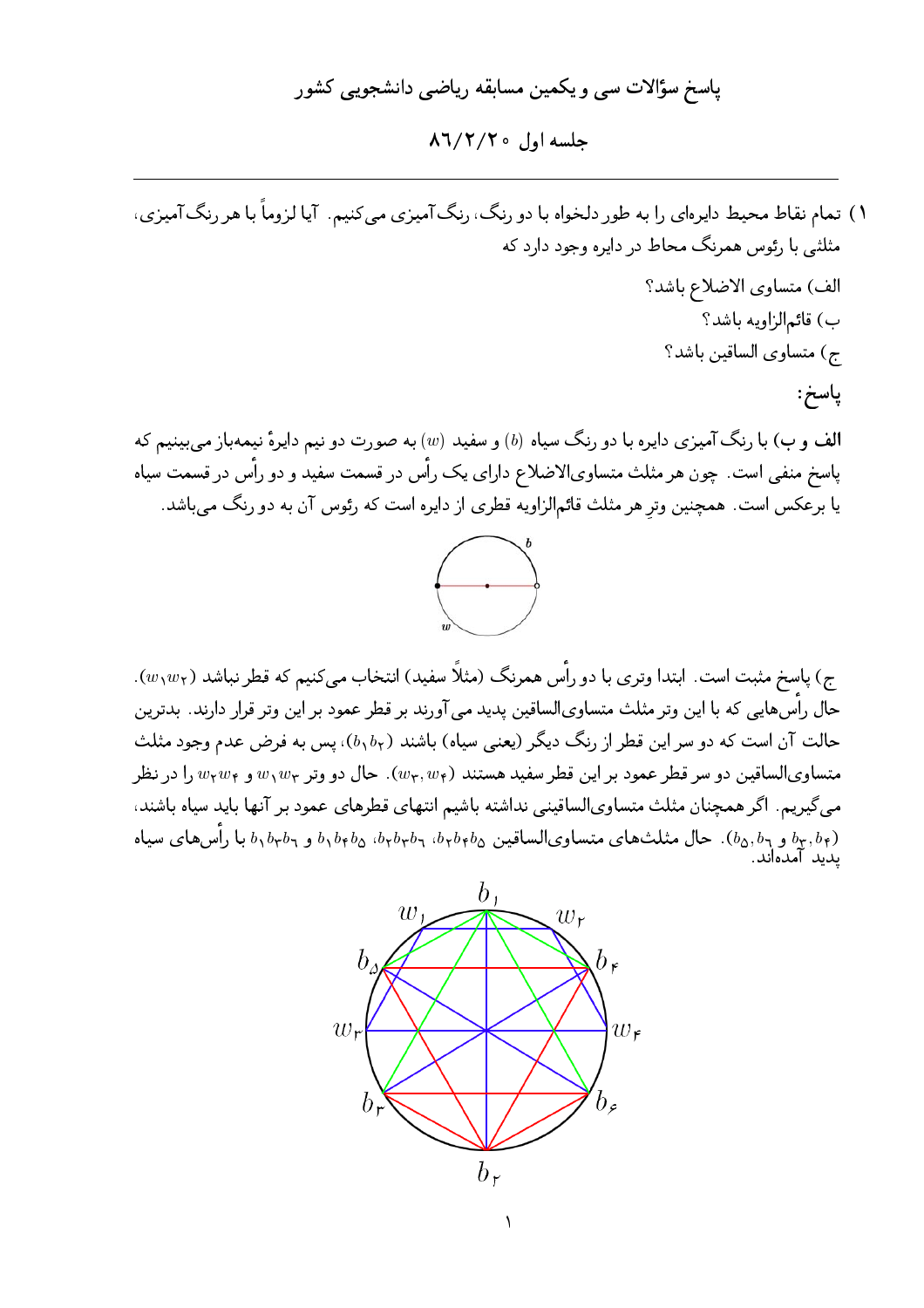جمع مینکوفسکی دو مجموعهٔ  $A,B\subseteq \mathbb{R}^d$  به شکل زیر تعریف میشود:  $\mathsf{Y}$  $A + B = \{a + b \in \mathbb{R}^d \mid a \in A, b \in B\}$  $A$  ثابت کنید اگر  $A$  کران دار و  $B$  بسته باشد، آنگاه  $(A + B)' = (A' + B) \cup (A + B')$  $A'$  که منظور از  $A'$ ، مجموعه نقاط حدی  $A$  است پاسخ:  $A \subseteq \mathbb{R}^d$  به راحتی می توان دید که برای هر  $x \in \mathbb{R}^d$  و هر  $(A + \{x\})' = A' + \{x\}$  $(1)$ 

$$
A' + B = \bigcup_{b \in B} (A' + \{b\}) = \bigcup_{b \in B} (A + \{b\})'
$$
  
\n
$$
\subseteq \left(\bigcup_{b \in B} (A + \{b\})\right)' = (A + B)'
$$
 (7)

با توجه به این که در نتایج به دست آمده از خصوصیات مجموعههای A و B استفادهای نشد، بهطور مشابه داريم

$$
A + B' \subseteq (A + B)'
$$
 (7)

از (۲) و (۳) نتيجه مي شود

$$
(A + B') \cup (A' + B) \subseteq (A + B)'
$$
 (5)

اکنون فرض کنید  $c \in (A+B)$  . پس دنبالهٔ  $\{a_n + b_n\}$  با جملههای متمایز وجود دارد که

$$
(a_n + b_n) \to c \tag{2}
$$

که  $A \in B$  و  $b_n \in B$  مجموعه  $A$  کراندار است، در نتیجه دنبالهٔ  $\{a_n\}$  زیردنبالهای همگرا دارد. برای سادگی  $\{b_n\}$  میتوان فرض کرد که همین دنباله همگراست و حد آن نقطهای مثل  $\bar{A}\in a\in a$ است. در این صورت دنبالهٔ  $c-a\in B$  نيزبه  $c-a$  ميل مي كند.  $B$  بسته است، لذا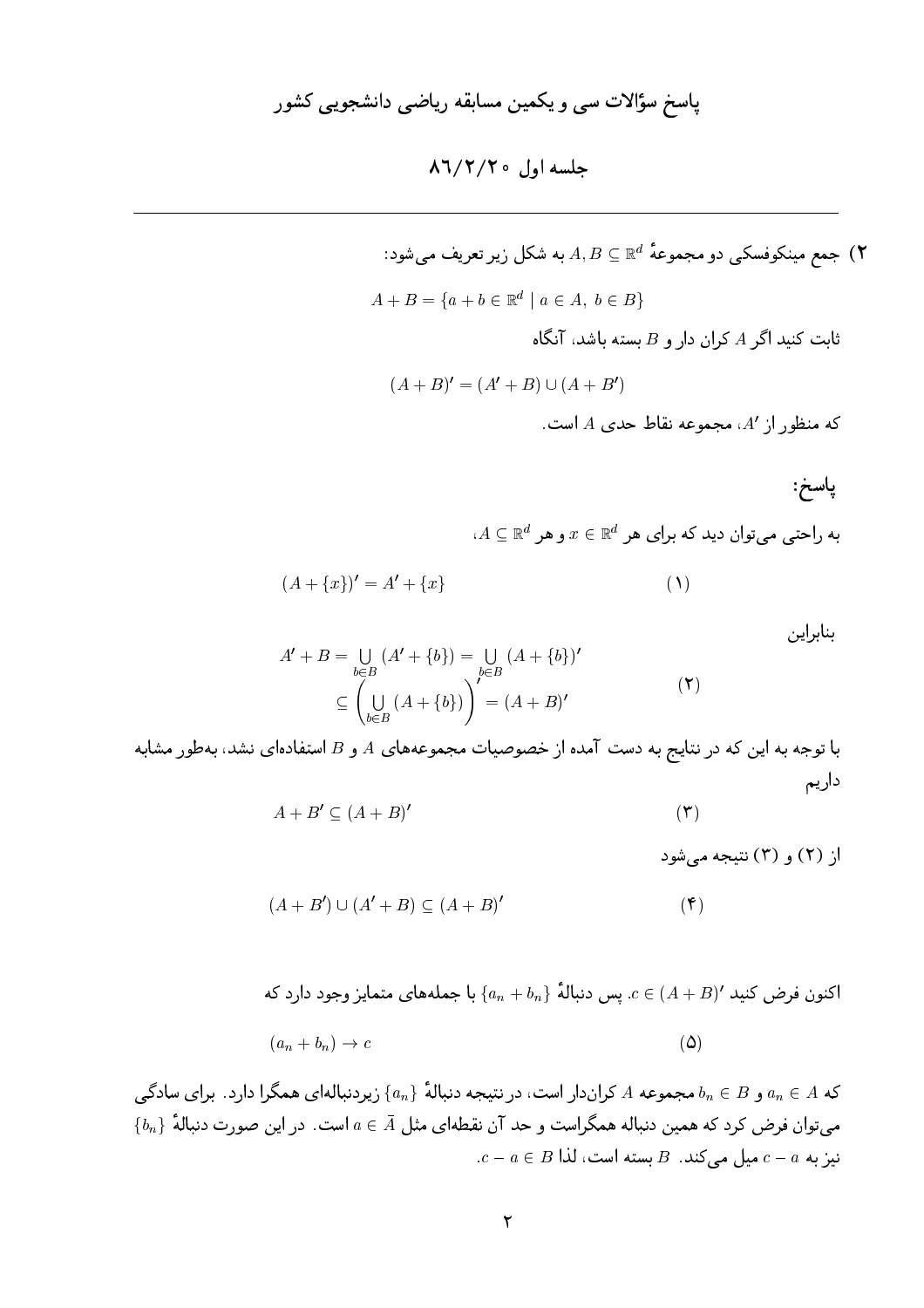$$
(A + B)' = (A + B') \cup (A' + B)
$$
 (A)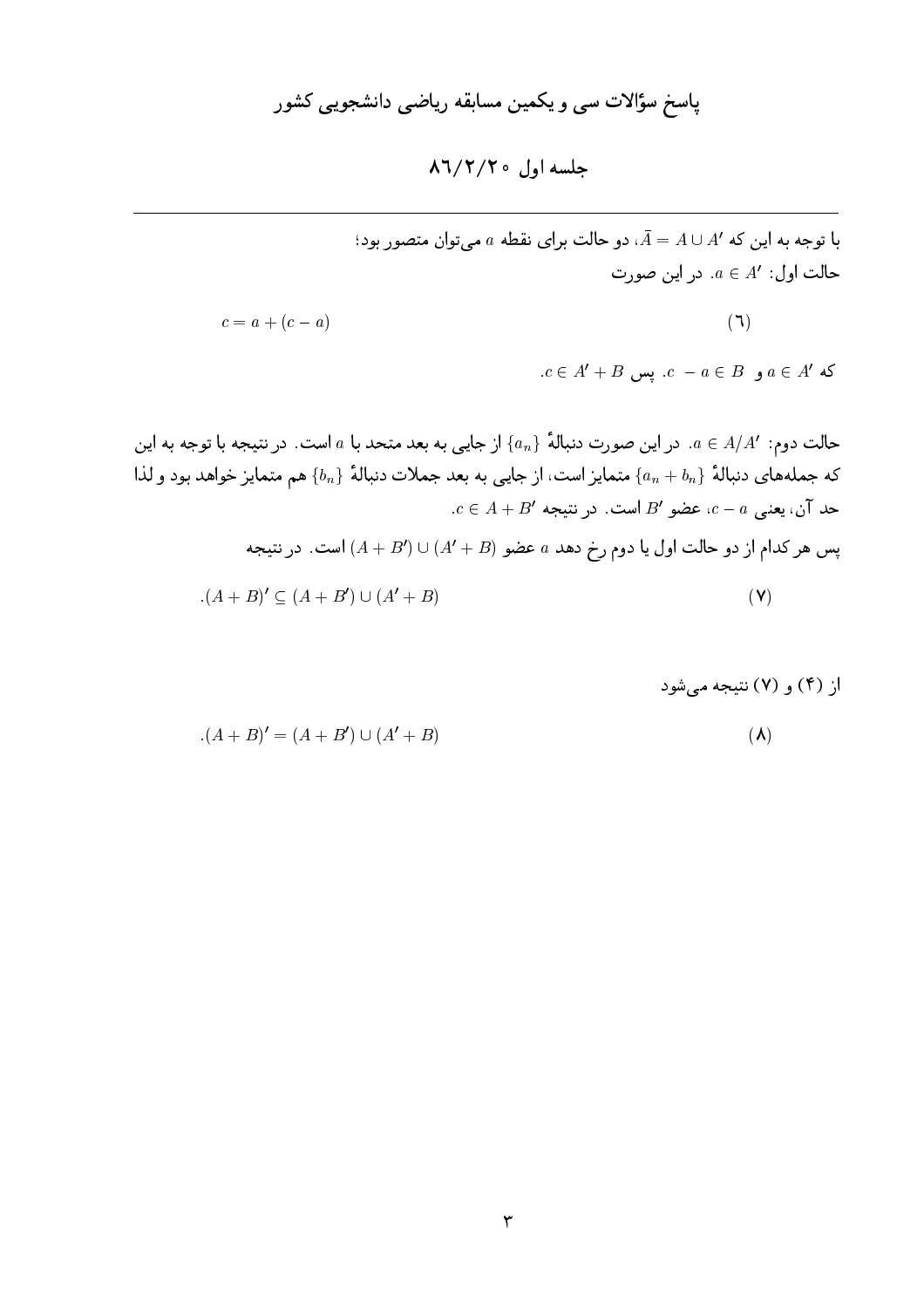### یاسخ سؤالات سے و یکمپن مسابقه ریاضے دانشجویے کشور

 $\lambda$ 7/٢/٢٥ حلسه اول ١٦/٢/٢٥

فرض کنید گروهی مانند  $G$  وجود دارد که دقیقاً دارای  $n$  زیرگروه با اندیس ۲ باشد ( $n$  عددی طبیعی است). " ثابت کنید گروهی آبلی و متناهی هم وجود دارد که دقیقاً دارای  $n$  زیرگروه با اندیس ۲ است.

پاسخ:

 $H_i$  فرض کنیم ۱ $H_n$  .... ،  $H_n$  لیستی از همهٔ زیرگروههای  $G$  باشد که اندیسشان در G برابر با ۲ است. یس هر نرمال بوده، در نتیجه  $H_1 \cap \cdots \cap H_n$  هم نرمال است و همچنین چون هر  $H_i$  دارای اندیس متناهیی است میتوان نتیجه گرفت که اندیس  $H_n \cap \cdots \cap H_n$  هم متناهیی است. پس گروه  $\frac{G}{H_1 \cap \cdots \cap H_n}$  که آنرا A مینامیم، متناهی است. ادعا می کنیم که A همان گروه مورد نظر است:  $B=\frac{K}{H\sqrt{1+\epsilon_0+1}}$ فرض کنید  $B$  زیرگروهی از A با اندیس ۲ باشد. طبق قضایای یکریختی، میتوان نوشت

جایے که  $H_1 \cap \cdots \cap H_n \subseteq K \trianglelefteq G$  . حال از

$$
\frac{A}{B} = \frac{\frac{G}{H_1 \cap \dots \cap H_n}}{\frac{K}{H_1 \cap \dots \cap H_n}} \cong \frac{G}{K}
$$

نتیجه میشود که اندیس  $K$  در  $G$  مساوی ۲ است و در نتیجه  $K$  یکی از  $H_i$ ها است. پس  $A$  دقیقاً  $n$  زیرگروه با اندیس ۲ دارد که عبارتند از

$$
\frac{H_1}{H_1 \cap \cdots \cap H_n}, \frac{H_{\gamma}}{H_1 \cap \cdots \cap H_n}, \cdots, \frac{H_n}{H_1 \cap \cdots \cap H_n}
$$

(توجه کنیم که چون  $H_i$ ها دو به دو متمایز هستند پس گروههای ذکر شده در بالا هم دو به دو متمایز هستند). باقبی کار این است که نشان دهیم A آبلبی است. چون هر  $H_i$  اندیس ۲ دارد پس گروه  $\frac{G}{H}$  دو عضوی و در . نتیجه آبلی است، پس  $G'\subseteq H_i$ . بنابراین  $H_n\cap\cdots\cap H_n$  و در نتیجه  $A$  آبلی است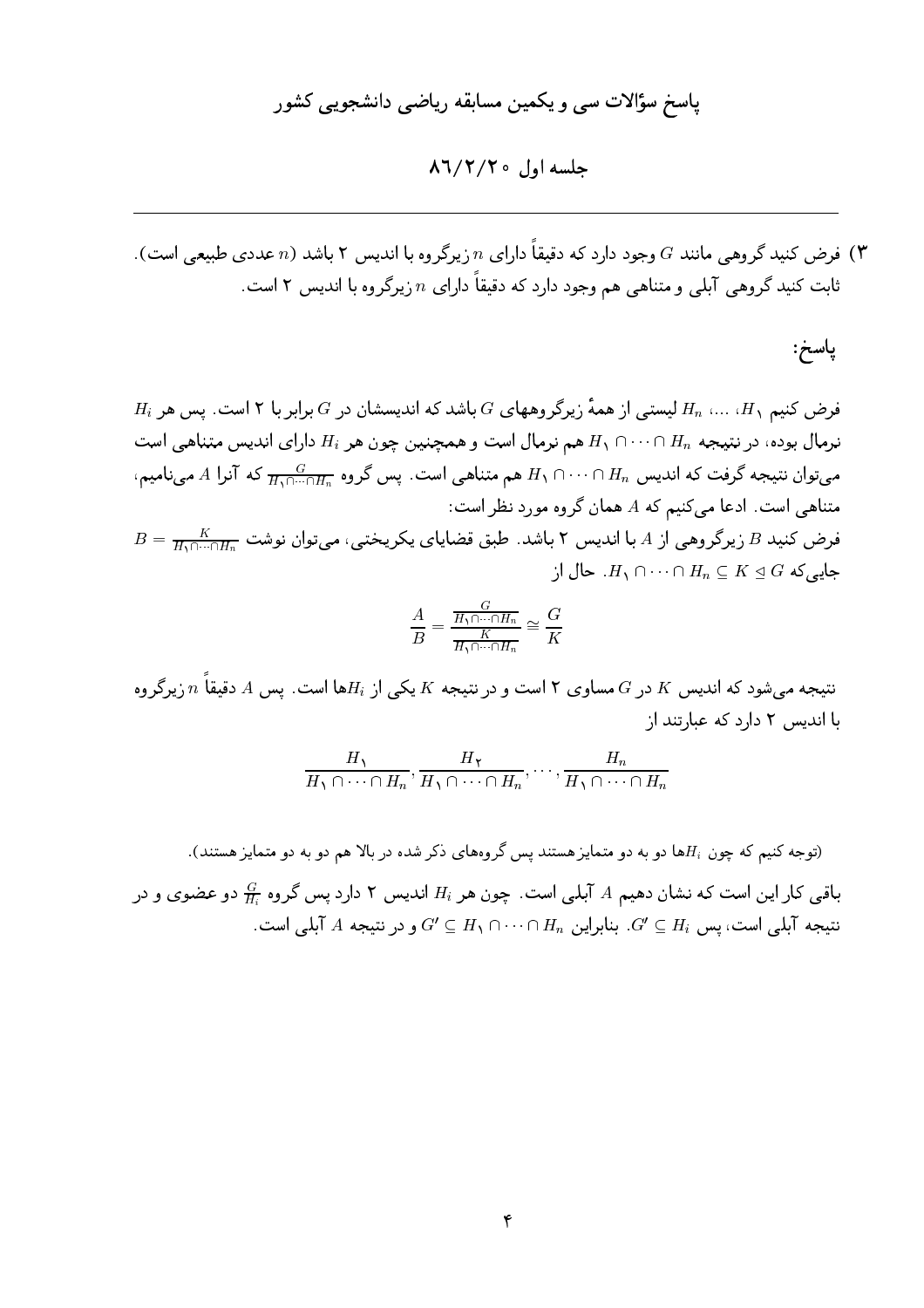## پاسخ سؤالات سی و یکمین مسابقه ریاضی دانشجویی کشور

### $\lambda$ ٦/٢/٢٥ مارك

۴) آیا می توان دو تاس ناسالم را چنان انتخاب کرد که احتمال پیشامد مجموع ز در پرتاب همزمان آنها برای هر ز، ا که کا عددی در بازهٔ  $\left(\frac{\mathsf{y}}{\mathsf{y}\mathsf{y}},\frac{\mathsf{y}}{\mathsf{y}\mathsf{y}}\right)$  باشد؟  $\mathsf{y} \leq \mathsf{y}$ 

پاسخ: دو تاس A و B به ترتیب با احتمال های A1، . . .، A و B، . . .، B، برای وجوه ۱ و ۲ و ۰۰۰ و ٦ آنها

 $\mathcal{S} \leq \mathcal{S} \leq \mathcal{S}$ در نظر میگیریم و احتمال پیش آمد مجموع  $j$  در پرتاب همزمان آنها را با  $P_j$  نشان میدهیم، ۱۲  $j \leq \mathcal{S}$ . در این صورت $j=1, A_k$   $B_{j-k}$  فرض کنید شرط  $\frac{1}{\mathsf{F}\mathsf{F}} < P_j < \frac{1}{\mathsf{F}\mathsf{F}} < P_j < \frac{1}{\mathsf{F}\mathsf{F}}$ . فرض کنید شرط  $P_j = \frac{1}{\mathsf{F}\mathsf{F}}$  برای  $P_{11} = A_1 B_1$  باشد. اکنون با توجه به این که  $P_1 = A_1 B_1$  ،  $P_2 = A_2 B_2$  و

$$
P_{\mathbf{Y}} = A_{\mathbf{Y}}B_{\mathbf{Y}} + A_{\mathbf{Y}}B_{\mathbf{Q}} + A_{\mathbf{Y}}B_{\mathbf{Y}} + A_{\mathbf{Y}}B_{\mathbf{Y}} + A_{\mathbf{Q}}B_{\mathbf{Y}} + A_{\mathbf{Y}}B_{\mathbf{Y}},
$$

داريم

$$
P_{\mathbf{Y}} \ge A_{\mathbf{Y}} B_{\mathbf{Y}} + A_{\mathbf{Y}} B_{\mathbf{Y}} \ge \mathbf{Y} \sqrt{A_{\mathbf{Y}} A_{\mathbf{Y}} B_{\mathbf{Y}}} = \mathbf{Y} \sqrt{A_{\mathbf{Y}} B_{\mathbf{Y}} A_{\mathbf{Y}} B_{\mathbf{Y}}}
$$

$$
\ge \mathbf{Y} \sqrt{P_{\mathbf{Y}} P_{\mathbf{Y}} \mathbf{Y}} \ge \mathbf{Y} \sqrt{\frac{\mathbf{Y}}{\mathbf{Y} \mathbf{Y}} \cdot \frac{\mathbf{Y}}{\mathbf{Y} \mathbf{Y}}} \ge \frac{\mathbf{F}}{\mathbf{Y} \mathbf{Y}}
$$

كه امكان ندارد.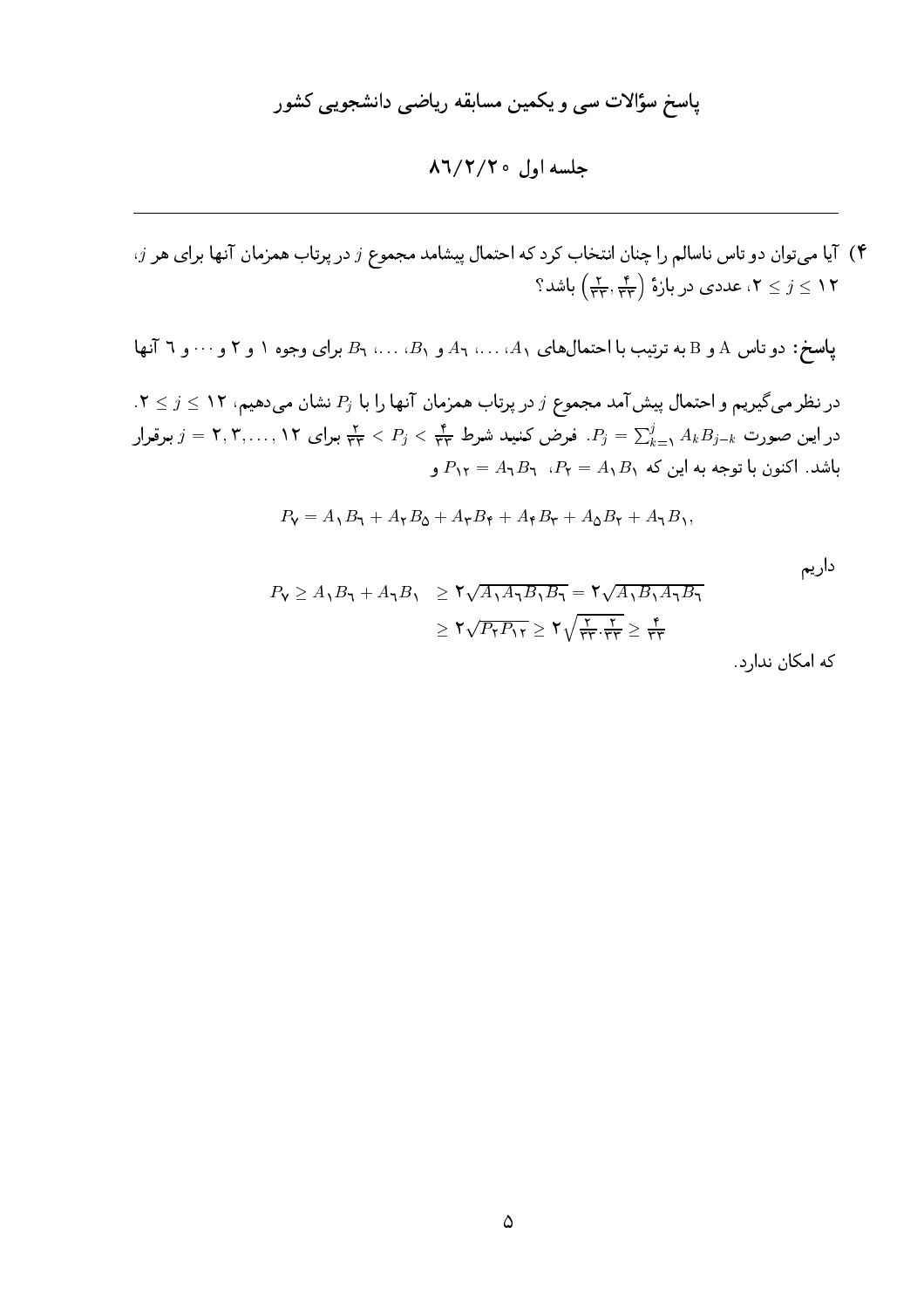## پاسخ سؤالات سی و یکمین مسابقه ریاضی دانشجویی کشور

#### جلسه اول ٨٦/٢/٢٥

۵) نشان دهید <sup>۲</sup>R زیرمجموعهای چگال دارد که هیچ سه نقطهاش همخط نیستند.

پاسخ:

مجموعهٔ گویهایی که هم شعاع و هم مختصات مرکزشان گویاست شمارا است. آنها را اندیس گذاری  $\{B_1, B_{\mathbf{y}}, B_{\mathbf{y}}, \ldots\}$  می اگر  $\{x_n\}$  دنبالهای از نقاط صفحه باشد که برای هر n داشته باشیم  $x_n\in B_n$ ، آنگاه مجموعه نقاط این دنباله در صفحه چگال است. برای این که شرط دیگر نیز برقرار شود، کافی است به شکل استقرایی  $x_n$  را طوری انتخاب کنیم که برای هر  $i < j < i < j$  در راستای خط گذرنده از دو نقطه  $x_i$  و  $x_j$  نباشد. این کار به وضوح ممکن است زیرا تعداد متناهی خط نمیتوانند یک گوی را بپوشانند.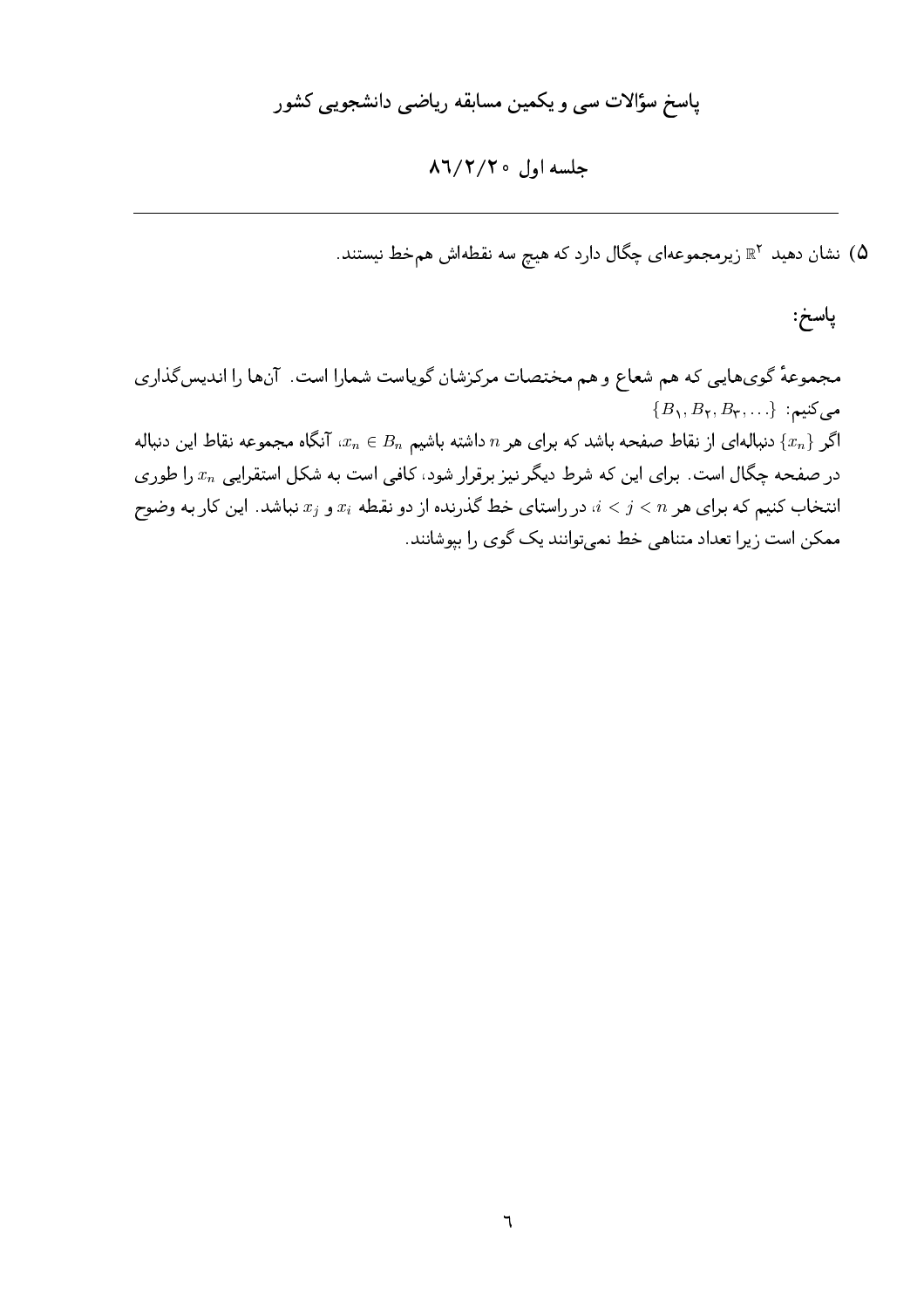ا) فرض کنید A ماتریسی  $n \times n$  و معکوس پذیر با درایههای حقیقی باشد. ثابت کنید:  $\mathcal A$ 

$$
\det(A) = \frac{1}{n!} \begin{vmatrix} tr(A) & \lambda & \circ & \cdots & \cdots & \circ \\ tr(A^{\mathsf{T}}) & tr(A) & \mathsf{T} & \circ & \cdots & \circ \\ tr(A^{\mathsf{T}}) & tr(A^{\mathsf{T}}) & tr(A) & \mathsf{T} & \vdots \\ \vdots & & & & n-1 \\ tr(A^n) & tr(A^{n-1}) & tr(A^{n-1}) & \cdots & \cdots & tr(A) \end{vmatrix}
$$

(منظور از  $tr(B)$  مجموع درایههای واقع بر روی قطر اصلی ماتریس  $B$  است).

فرض کنیم  $a_n \stackrel{\star}{\ldots}$  +  $a_1 x^{n-1} + \cdots + a_n$  چندجملهای مشخصه  $A$  بوده و ۱ $\lambda_n \ldots \lambda_n$  مقادیر ویژهٔ  $A$  (در حقیقت ریشههای  $(p(x)$  باشند. ابتدا توجه کنیم که  $\det(A)$ ( ۱ –)  $\lambda_1 \cdots \lambda_n = (-1)^n \lambda_1 \cdots \lambda_n$  (به این رابطه دريايان اثبات نياز خواهيم داشت.)

از آنجا که برای هر  $i$  باقیمانده تقسیم  $p(x)$  بر  $x-\lambda_i$  برابر با صفر است، با انجام عمل تقسیم بدست می آید

$$
\frac{p(x)}{x-\lambda_i} = x^{n-1} + (\lambda_i + a_1)x^{n-1} + \dots + (\lambda_i^{n-1} + a_1\lambda_i^{n-1} + \dots + a_{n-1}\lambda_i + a_{n-1})
$$

حال توجه کنیم که  $\frac{p(x)}{x-\lambda_1}+\cdots+\frac{p(x)}{x-\lambda_1}=\frac{p(x)}{x-\lambda_1}+\cdots+\frac{p(x)}{x-\lambda_n}$  و . $p'(x)=p'(x)$  به ازای استفاده از تساوی $\lambda_n^k + \cdots + \lambda_n^k = \text{tr}(A^k) = \lambda_1^k + \cdots$  بدست می آید

$$
p'(x) = nx^{n-1} + (\text{tr}(A) + na_1)x^{n-1} + \dots + (\text{tr}(A^{n-1}) + a_1\text{tr}(A^{n-1}) + \dots + a_{n-1}\text{tr}(A) + na_{n-1})
$$

. از طرفی مشتق  $p$ ، مستقیماً، طبق رابطه  $a_{n-1}+a_{n-1}+\cdots+a_{n-1}+n=n$  محاسبه میشود. یس با مساوی قرار دادن ضرایب  $p^\prime(x)$  از دو رابطه اخیر دستگاه زیر تشکیل می شود:

$$
\begin{cases}\na_1 = -\operatorname{tr}(A) \\
a_1 \operatorname{tr}(A) + \operatorname{Var} = -\operatorname{tr}(A^{\mathsf{T}}) \\
a_1 \operatorname{tr}(A^{\mathsf{T}}) + a_1 \operatorname{tr}(A) + \operatorname{Var} = -\operatorname{tr}(A^{\mathsf{T}}) \\
\vdots \\
a_1 \operatorname{tr}(A^{n-1}) + \cdots + a_{n-1} \operatorname{tr}(A) + (n-1)a_{n-1} = -\operatorname{tr}(A^{n-1}) \\
a_1 \operatorname{tr}(A^{n-1}) + \cdots + a_{n-1} \operatorname{tr}(A) + na_n = -\operatorname{tr}(A^n)\n\end{cases}
$$